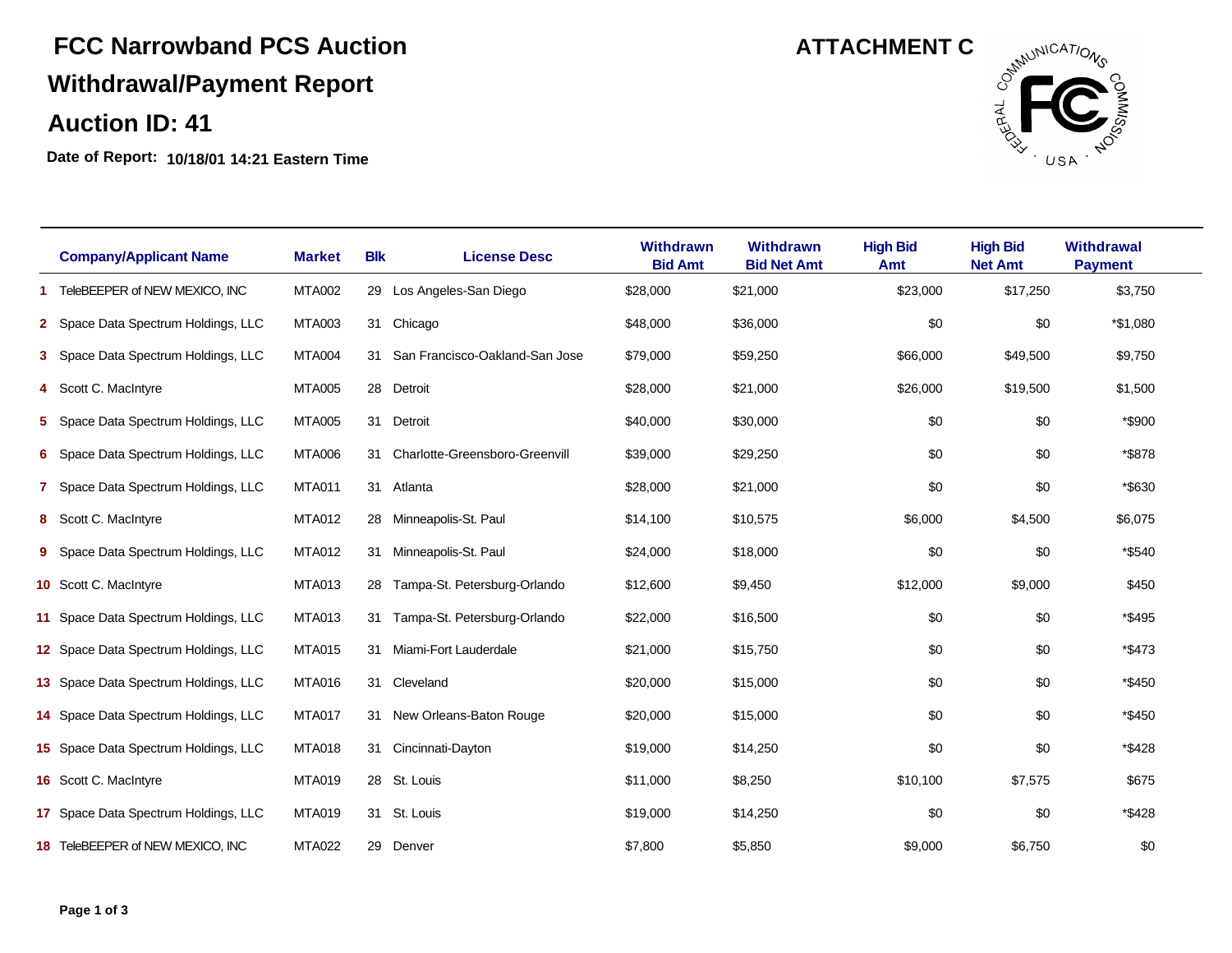## **FCC Narrowband PCS Auction Withdrawal/Payment Report Auction ID: 41**

**Date of Report: 10/18/01 14:21 Eastern Time**

**ATTACHMENT C**



| <b>Company/Applicant Name</b>        | <b>Market</b> | <b>Blk</b> | <b>License Desc</b>               | <b>Withdrawn</b><br><b>Bid Amt</b> | <b>Withdrawn</b><br><b>Bid Net Amt</b> | <b>High Bid</b><br>Amt | <b>High Bid</b><br><b>Net Amt</b> | <b>Withdrawal</b><br><b>Payment</b> |
|--------------------------------------|---------------|------------|-----------------------------------|------------------------------------|----------------------------------------|------------------------|-----------------------------------|-------------------------------------|
| 19 Space Data Spectrum Holdings, LLC | <b>MTA022</b> |            | 31 Denver                         | \$16,000                           | \$12,000                               | \$18,400               | \$13,800                          | \$0                                 |
| 20 Scott C. MacIntyre                | <b>MTA024</b> | 27         | Seattle (Excluding Alaska)        | \$4,400                            | \$3,300                                | \$3,800                | \$2,850                           | \$450                               |
| 21 Space Data Spectrum Holdings, LLC | <b>MTA024</b> |            | 31 Seattle (Excluding Alaska)     | \$15,000                           | \$11,250                               | \$15,000               | \$11,250                          | \$0                                 |
| 22 Space Data Spectrum Holdings, LLC | <b>MTA025</b> |            | 31 Puerto Rico-U.S. Virgin Island | \$14,000                           | \$10,500                               | \$0                    | \$0                               | *\$315                              |
| 23 Space Data Spectrum Holdings, LLC | <b>MTA026</b> |            | 31 Louisville-Lexington-Evansvill | \$14,000                           | \$10,500                               | \$0                    | \$0                               | *\$315                              |
| 24 TeleBEEPER of NEW MEXICO, INC     | <b>MTA027</b> |            | 29 Phoenix                        | \$7,000                            | \$5,250                                | \$7,000                | \$5,250                           | \$0                                 |
| 25 Space Data Spectrum Holdings, LLC | <b>MTA027</b> |            | 31 Phoenix                        | \$14,000                           | \$10,500                               | \$0                    | \$0                               | *\$315                              |
| 26 Space Data Spectrum Holdings, LLC | <b>MTA028</b> |            | 31 Memphis-Jackson                | \$14,000                           | \$10,500                               | \$0                    | \$0                               | *\$315                              |
| 27 Space Data Spectrum Holdings, LLC | <b>MTA029</b> |            | 31 Birmingham                     | \$13,000                           | \$9,750                                | \$0                    | \$0                               | *\$293                              |
| 28 Space Data Spectrum Holdings, LLC | <b>MTA030</b> |            | 31 Portland                       | \$12,000                           | \$9,000                                | \$0                    | \$0                               | *\$270                              |
| 29 Space Data Spectrum Holdings, LLC | <b>MTA031</b> |            | 31 Indianapolis                   | \$12,000                           | \$9,000                                | \$0                    | \$0                               | *\$270                              |
| 30 Space Data Spectrum Holdings, LLC | <b>MTA032</b> |            | 31 Des Moines-Quad Cities         | \$12,000                           | \$9,000                                | \$0                    | \$0                               | *\$270                              |
| 31 Space Data Spectrum Holdings, LLC | <b>MTA034</b> |            | 31 Kansas City                    | \$12,000                           | \$9,000                                | \$0                    | \$0                               | *\$270                              |
| 32 Space Data Spectrum Holdings, LLC | <b>MTA035</b> | 31         | <b>Buffalo-Rochester</b>          | \$11,000                           | \$8,250                                | \$0                    | \$0                               | *\$248                              |
| 33 Space Data Spectrum Holdings, LLC | <b>MTA036</b> | 31         | Salt Lake City                    | \$10,000                           | \$7,500                                | \$0                    | \$0                               | *\$225                              |
| 34 Space Data Spectrum Holdings, LLC | <b>MTA037</b> | 31         | Jacksonville                      | \$9,100                            | \$6,825                                | \$0                    | \$0                               | *\$205                              |
| 35 Space Data Spectrum Holdings, LLC | <b>MTA038</b> |            | 31 Columbus                       | \$8,600                            | \$6,450                                | \$0                    | \$0                               | *\$194                              |
| 36 TeleBEEPER of NEW MEXICO, INC     | <b>MTA039</b> | 29         | El Paso-Albuquerque               | \$6,000                            | \$4,500                                | \$5,300                | \$3,975                           | \$525                               |